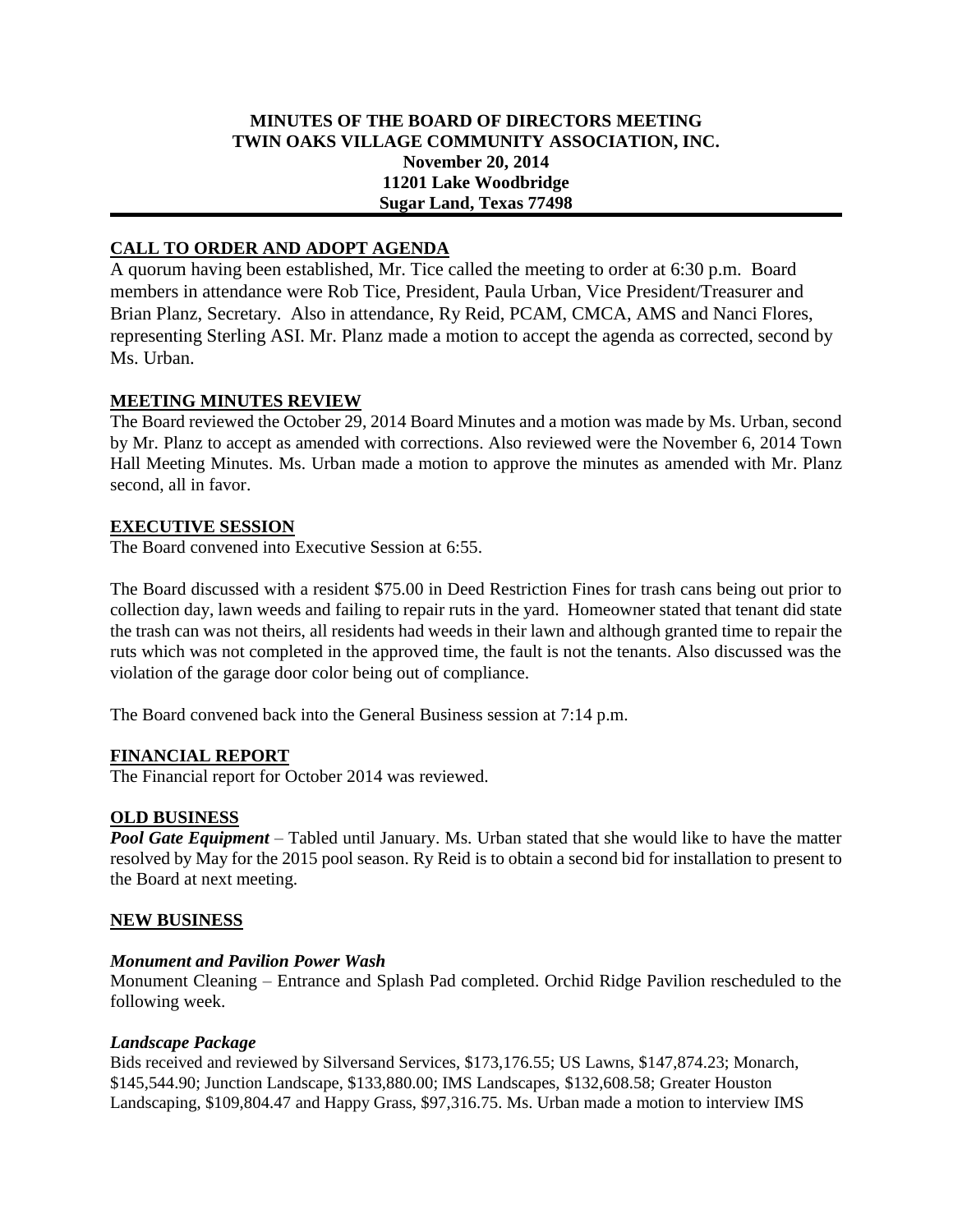Landscapes, Monarch and Junction Landscapes in December before making a decision. Second by Mr. Planz

### *Splash Park Wrought Iron Fence Removal*

Completed. One hole remained to be filled in which will be completed the following week.

#### *Clarendon Bend Sidewalk*

Still in progress at time of meeting.

### *Painting of swing at Branford Park and Pool*

Completed and the graffiti has been removed.

### *Highland Oaks Fountains Electrical Repairs*

The Board reviewed a proposal for \$2,300.31 to repair the electrical at the fountains. The Board tabled this until the next Board Meeting.

### *Highland Oaks Leak issue*

The Board reviewed a proposal to repair the leak in the urn fountains at Highland Oaks Entry. The Board tabled this until the next Board meeting.

### *Common Area Tree Trimming*

The Board tabled the proposals until the next Board meeting to be contingent on new landscaping company.

### *Christmas Decorations*

It was decided Mr. Tice will begin setting out decorations the following weekend and will be assisted by Mr. Planz and Ms. Urban upon their return to town after the holiday.

The Board moved into Executive Session at 7:42.

# **EXECUTIVE SESSION**

The Board reviewed the Attorney Status Report, the Delinquency report and the Deed Restriction Reports. Ry Reid is to review the Attorney Status Report and email to Board before meetings going forward as well as delinquencies 120 days or older. The Big Oaks MUD Constables report had not been received Mr. Reid by meeting date to be reviewed.

The Board discussed the issue of waiving fines for the trash cans, lawn weeds and lawn ruts. The Board declined to waive the \$75.00 in fines for this account.

The Board discussed an ACC Application for a driveway extension that was previously denied by the ACC Committee. The Board reviewed the Application with all information submitted. The Board did agree to approve the driveway extension but the extensions could not be between the sidewalk and the curb. The Board also reviewed the sample submitted by the homeowner and it was approved as well. Also discussed was an ACC Application previously denied by a homeowner who wished to move his fence forward for privacy reasons. The Board agreed that the application was to remain as denied.

The Board adjourned from Executive Session back to the General Meeting at 8:04 pm.

The next Board Meeting will be January 22, 2015, 6:30pm at 11201 Lake Woodbridge, Sugar Land, Texas